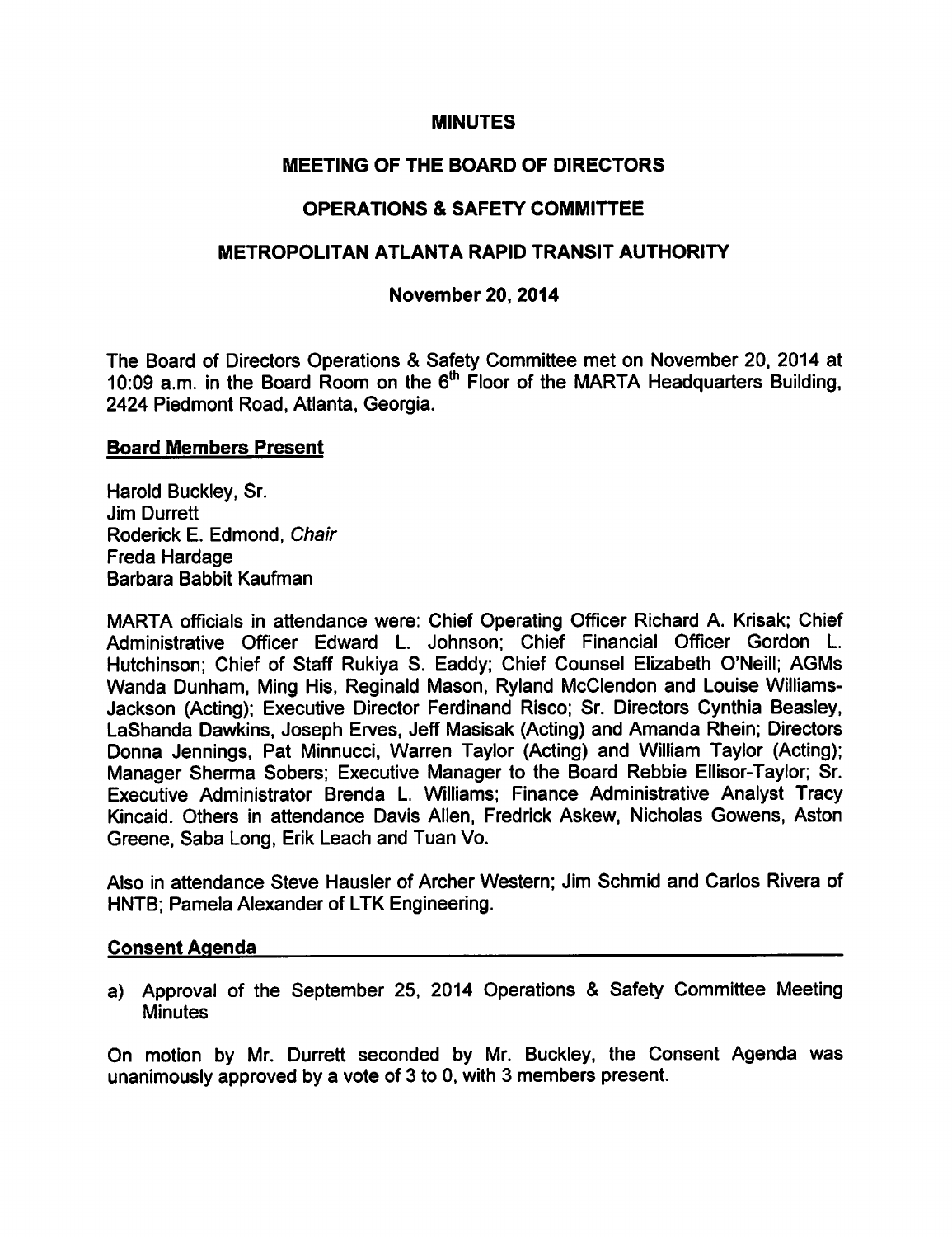#### Individual Agenda

### Resolution Authorizing the Award of a Contract for AC Traction Motor Overhaul and Repair Services. CP B33498

Mr. Warren Taylor presented this resolution for Board of Directors' approval authorizing the General Manager/CEO or his delegate to award a contract for AC Traction Motor Overhaul and Repair Services to Swiger Coil Systems, a Wabtec Company, in the amount of \$6,214,390.00

On motion by Mr. Durrett seconded by Mr. Buckley, the resolution was unanimously approved by a vote of  $3$  to 0, with  $3$  members present.

#### Resolution Authorizing Additional Funding For Procurement of Ninety-Four (94) Paratransit Lift Vans. RFP P31610

Mr. William Taylor presented this resolution for Board of Directors' approval authorizing the General Manager/CEO or his delegate to authorize additional contract funds in the amount of \$1,662,664.08 to purchase twenty-four (24) additional Paratransit Lift Vans.

On April 17, 2014, MARTA entered into a contract for the procurement of ninety-four (94) Paratransit Lift Vans under RFP P31610 against the State of Georgia National Joint Powers Alliance (NJPA) Mass Transit National Contract Vendor Number 022210-IBG with Alliance Bus Group, Inc. in the amount of \$6,512,100.98 for a term of nine months. Additional funding in the amount of \$1,662,664.08 is required to purchase twenty-four (24) additional Paratransit Lift Vans to support expansion of services into Clayton County and regular services

On motion by Mr. Durrett seconded by Mr. Buckley, the resolution was unanimously approved by a vote of 4 to 0, with 4 members present.

## Resolution Authorizing Additional Funding for Vehicle Security Camera System, **RFP P23113**

Sgt. Greene presented this resolution for Board of Directors' approval authorizing the General Manager/CEO or his delegate to increase the authorized contract amount for the Vehicle Security Camera System P23113 contract between the Authority and Apollo Video Technology, Inc. by \$2,800,000.00 in order to accommodate the additional buses, software procurement and any additional unanticipated changes required by the Project Sponsors.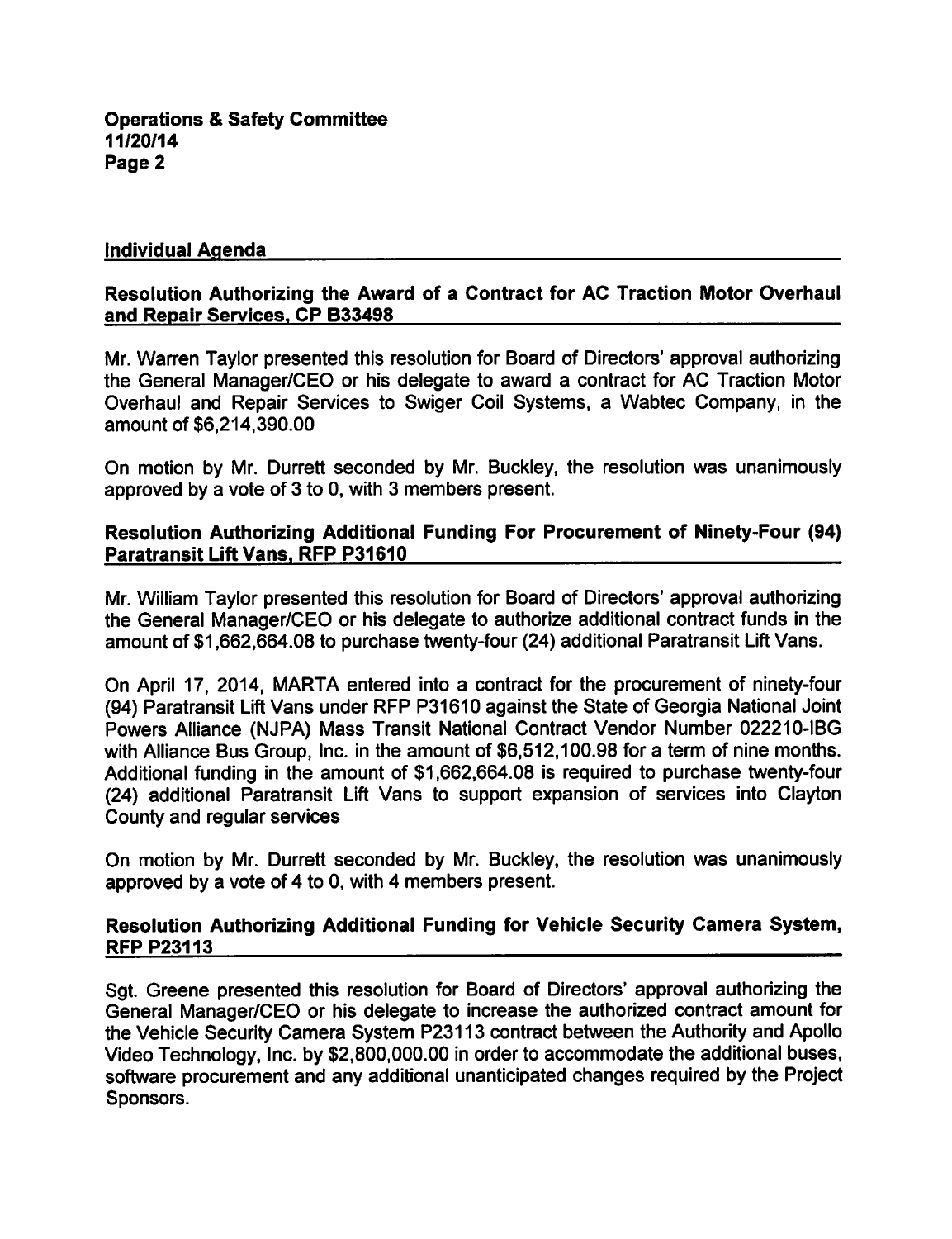On motion by Mr. Durrett seconded by Mr. Buckley, the resolution was unanimously approved by a vote of  $5$  to 0, with  $5$  members present.

# Briefing - Security & Emergency Management

Sgt. Greene provided the Committee an overview of MARTA's Security and Emergency Management Program and update on MARTA's Facility Hardening Plan.

- The MARTA Security and Emergency Management Program consists of three key areas to address MARTA's Tier I status: to prevent, mitigate, respond to, and recover from all hazards man-made or natural in origin
- $\triangleright$  These pillars are dynamic, layered and focused to meet 21<sup>st</sup> century threats with expertly designed and customized 21<sup>st</sup> century solutions

## Law Enforcement/Police Force

- Uniformed Patrol
	- High Visibility Uniforms
- Canine (K-9) Program/ TSA Supported
- $\triangleright$  Bomb Assessment Team (Equipped with
- $\triangleright$  Bomb Robot and Containment Vehicle)
- $\triangleright$  Criminal Investigations Unit (CIU)
- $\triangleright$  Behavioral Detection Officers (BDO's)
- Special Operations Response Team (SORT) (HAZMAT Trained)
- $\triangleright$  Active Shooter Response Training

# Emergency Management

- $\triangleright$  Hazards HSEEP Training & Exercises
- $\triangleright$  Mobile Command Vehicle
- > Public Awareness Campaign (See & Say Application)
- $\triangleright$  Security & Emergency Preparedness Plan (SEPP)
- Winter Storms, H1N1, H1N5, Ebola Preparations
- Continuity of Operations Plan (COOP) Program/Emergency Operations Plan
- $\triangleright$  MATRIX Team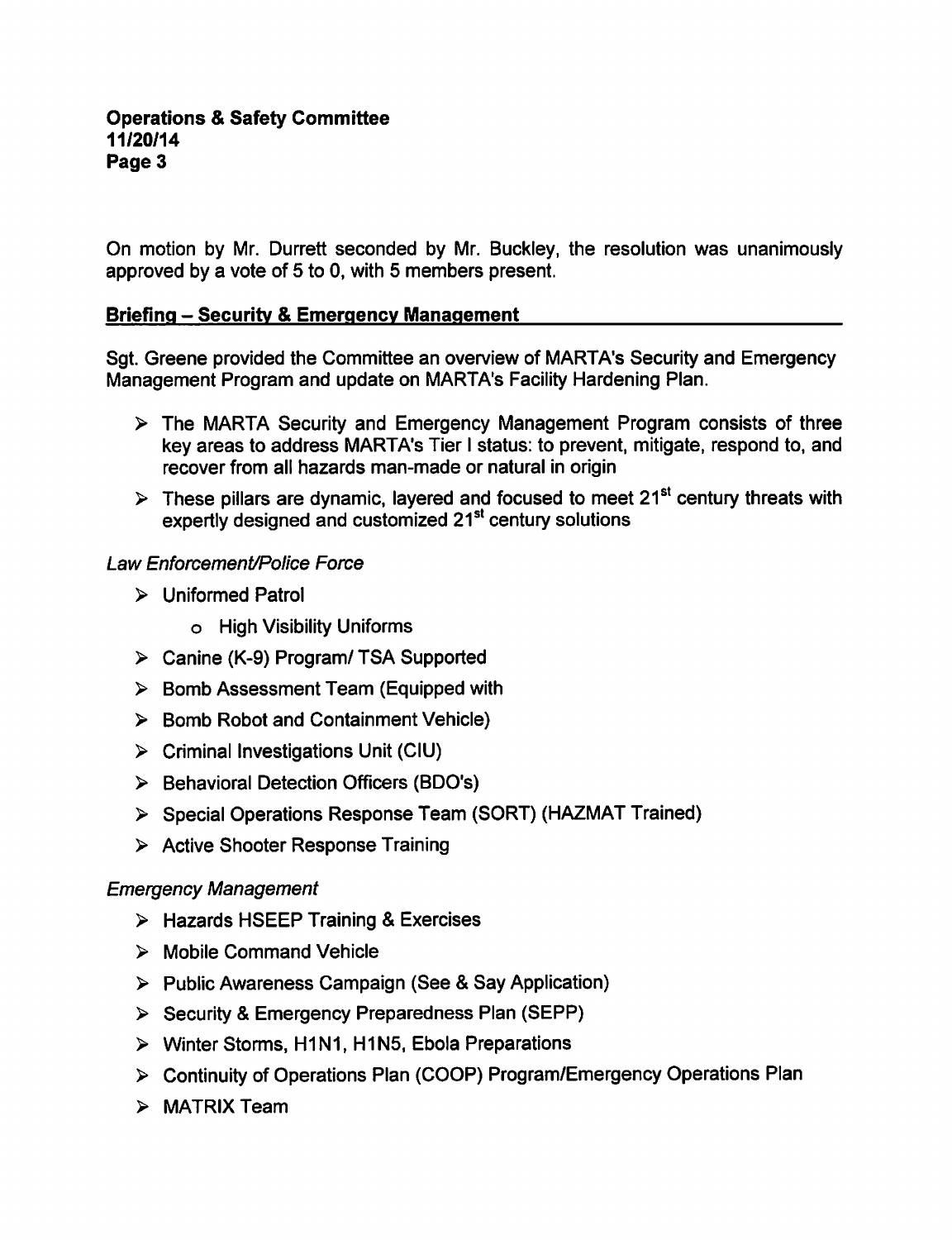#### **Operations & Safety Committee** 11/20/14 Page 4

National Incident Management System/ICS

## System Security

- Emergency Operations Center
- Vehicle Security Camera System
- $\triangleright$  Video Analytics
- Physical Security Information Management (PSIM)
- $\triangleright$  Security Breach Committee
- $\triangleright$  Physical Security
- $\triangleright$  Security Design Certification/Criteria Program
- Crime Prevention through Environmental Design (CPTED), DHS, FEMA, FTA, Target Hardening Standards
	- Lighting, Access Control, Fencing, Gates, Cameras
	- ASIS-Protection of Assets (POA) Guidance

# Physical Security

- MARTA's Threat Vulnerability Assessments (TVAs) along with After Action Reports and intelligence from Federal partners (TSA, DHS, FTA) contribute to making target hardening, facility security recommendations to maintain MARTA's resilience and security profile
- $\triangleright$  This is a layered security approach with physical security at all MARTA facilities as the first line of defense; cyber security included

### Physical Security Funding

- $\triangleright$  MARTA's capital program funds two projects dedicated to these initiatives:
	- Facilities Security Upgrades (FTA and DHS Funding)
	- Security Related Equipment (FTA and DHS Funding)
- $\triangleright$  These efforts are ongoing to support new threats and vulnerabilities

### Physical Security Theory

 $\triangleright$  Key Concept – Crime Prevention through Environmental Design (CPTED):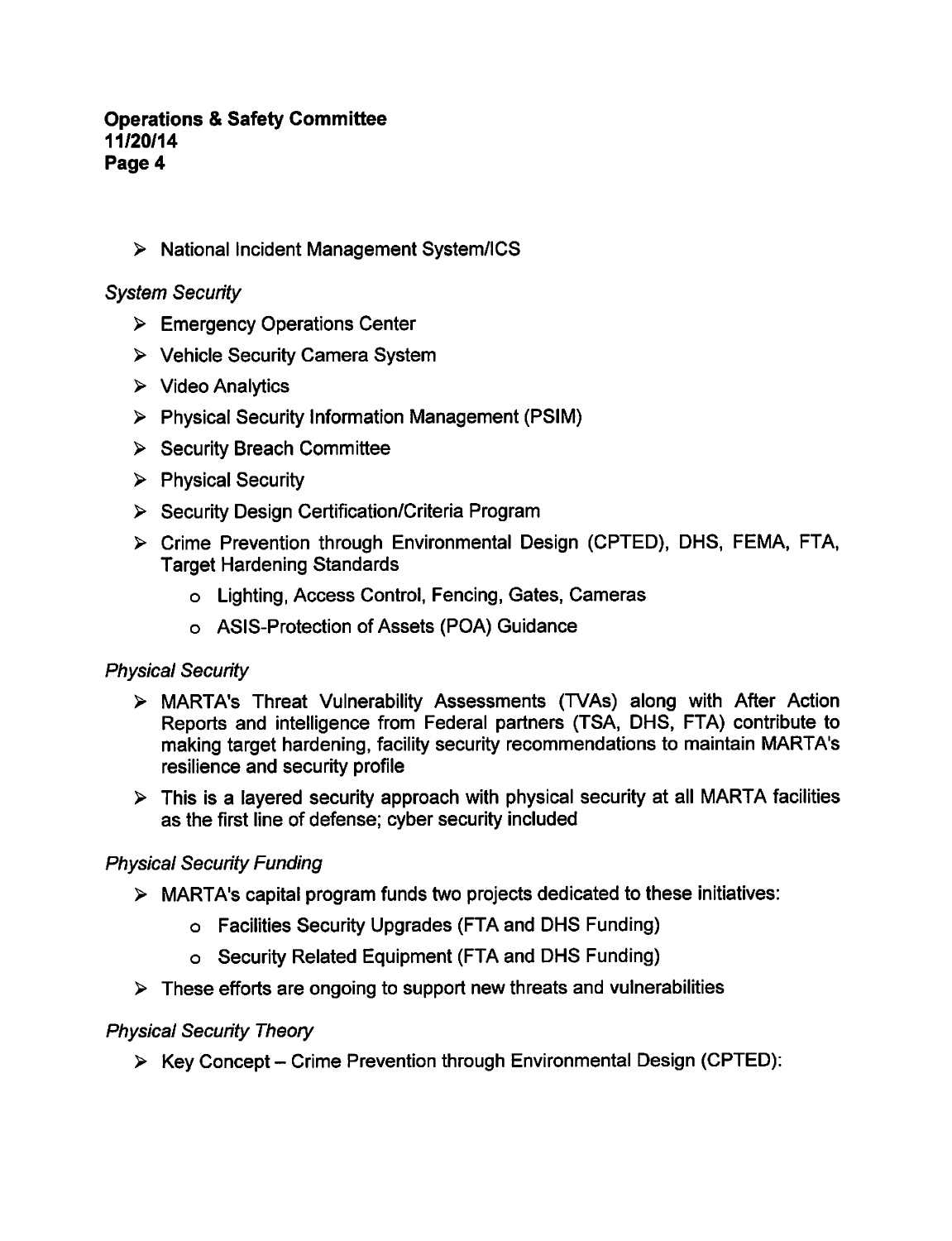- $\triangleright$  The proper design and effective use of the built environment can lead to the reduction in the incidence and fear of crime and thereby improve the quality of life; in other words, if a site is laid out well, the likelihood of it being targeted for a crime may be reduced
	- Natural Surveillance
	- Territorial Reinforcement
	- Natural Access Control Maintenance
	- Lighting, Access Control, Cameras, Gates, Fencing, Intrusion Detection
- $\triangleright$  Security Design Criteria incorporates CPTED Principles

# Physical Security- Facilities Hardening Plan

- Laredo Garage
	- All new perimeter fencing with gaps closed up
	- $\circ$  Fencing before was 6 feet with three strains of barb wire; new Criteria is 8 feet of chain link, with three stains of barb wire
	- Facility scheduled for completion December 2014
	- Cost of the contract (CP B24310) \$935,706.45

# Physical Security – Facilities Hardening Plan Scope

- $\triangleright$  Provide all new perimeter fencing to meet the new Authority standard fence height for security
- $\triangleright$  Secure all new pedestrian gates with electronic controlled entrance with access controls tied to C-cure
- $\triangleright$  Add security vertical gates with card readers and intercom at employee parking lot & entrances and monitored from the facility's office
- $\triangleright$  Add CCTV security cameras to various locations on the site to provide perimeter security
- $\triangleright$  Provide additional LED site lighting where needed, to assist the optical performance of the CCTV cameras
- $\triangleright$  Address ADA access from the street for bus drivers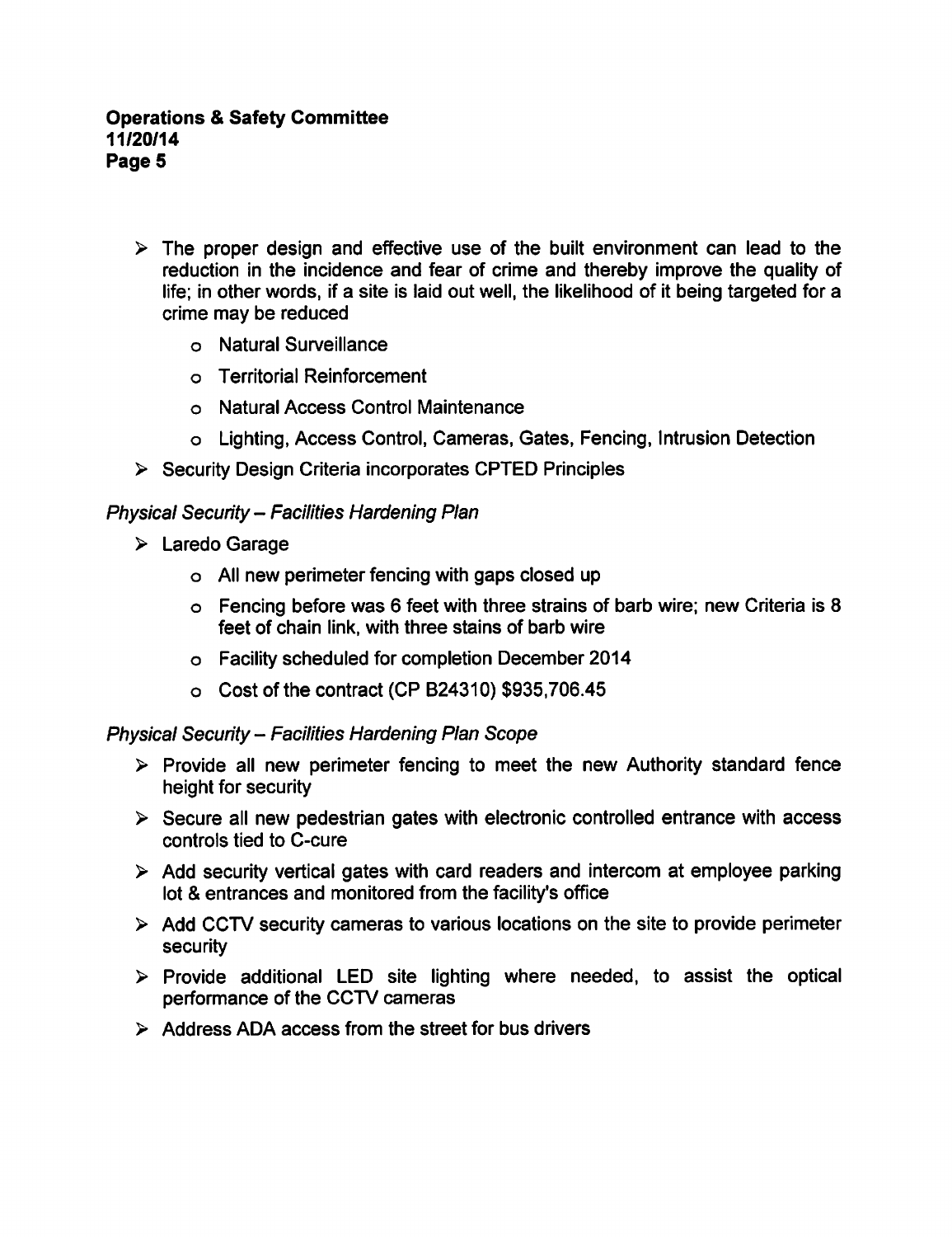## Physical Security - Facilities Hardening Plan Next Steps

- $\triangleright$  The next facility will be Perry Garage, to address the facility's bone vard and fencing cameras, lighting and gates
- $\triangleright$  Hamilton has incorporated the hardening criteria into its design
- $\triangleright$  The Yards and other facilities will be completed on an average of one per year (based on current resources)
- Adding interior cameras and improved access control will be expanded in future efforts

Dr. Edmond asked what does the K-9 unit do.

Sgt. Greene said typically bomb detection. MARTA has vapor wake detection K-9, trained to signal the handler if a person in the vicinity has a scent of a bomb-making element.

#### Briefing - FY14 Bus and Mobility Collision Data

Mr. Mason briefed the Committee on the September FY14 Bus and Mobility Collision Data.

Bus Collisions/100,000 miles

- $\triangleright$  Target 3.7
- $\triangleright$  Actual 4.03

Preventable/Non-Preventable Bus Collisions

- $\triangleright$  Preventable 45
- $\triangleright$  Non-Preventable 43
- $\geq$  Bus Preventable Rate 2.06

**Bus Collisions by Type & Grade** 

- $\triangleright$  Auto
	- $\circ$  Preventable 24
	- $o$  Non-Preventable  $-41$
- $\triangleright$  Fixed Object
	- $\circ$  Preventable 20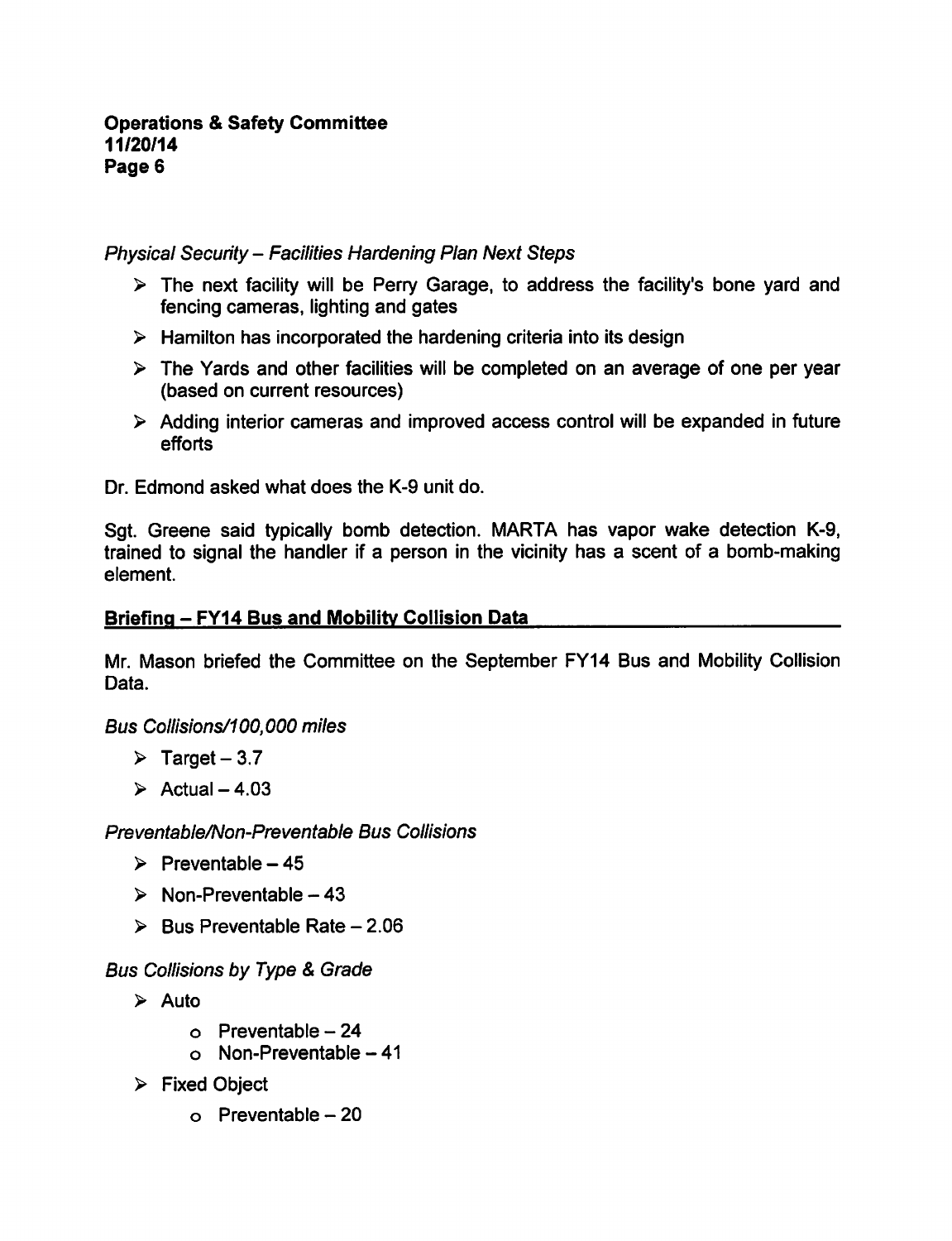### **Operations & Safety Committee** 11/20/14 Page 7

- $o$  Non-Preventable  $-2$
- $\triangleright$  Pedestrian
	- $o$  Preventable  $-1$
	- $o$  Non-Preventable  $-0$

## Route Collisions by Type

- $\triangleright$  Sideswipe collisions are historically higher on the preventable side
- $\triangleright$  Top Three Routes 110-Peachtree Street/"The Peach", 99-Boulevard/Monroe Drive, 6-Emory

Bus Collisions by Years of Experience (April – September 2014)

- $\geq 0.5$  years of experience  $-41\%$
- $\geq 6$ -10 years of experience 22%
- $\geq 11 20$  years of experience  $-28%$
- $\geq 21-30$  years of experience  $-8\%$
- $\geq$  31-40 years of experience 1%
- $\triangleright$  Contributing Factors:
	- Operators with 0-5 years of experience are contributing to 41% of total collisions
	- 42% of the collisions are due to collisions with fixed objects
	- 35% of the collisions are due to sideswipe collisions

#### Mobility Collisions/100,000 miles

- $\triangleright$  Target 2.85
- $\geq$  Actual 2.65

#### Preventable/Non-Preventable Mobility Collisions

- $\triangleright$  Preventable 50
- $\triangleright$  Non-Preventable 52
- $\triangleright$  Bus Preventable Rate 0.56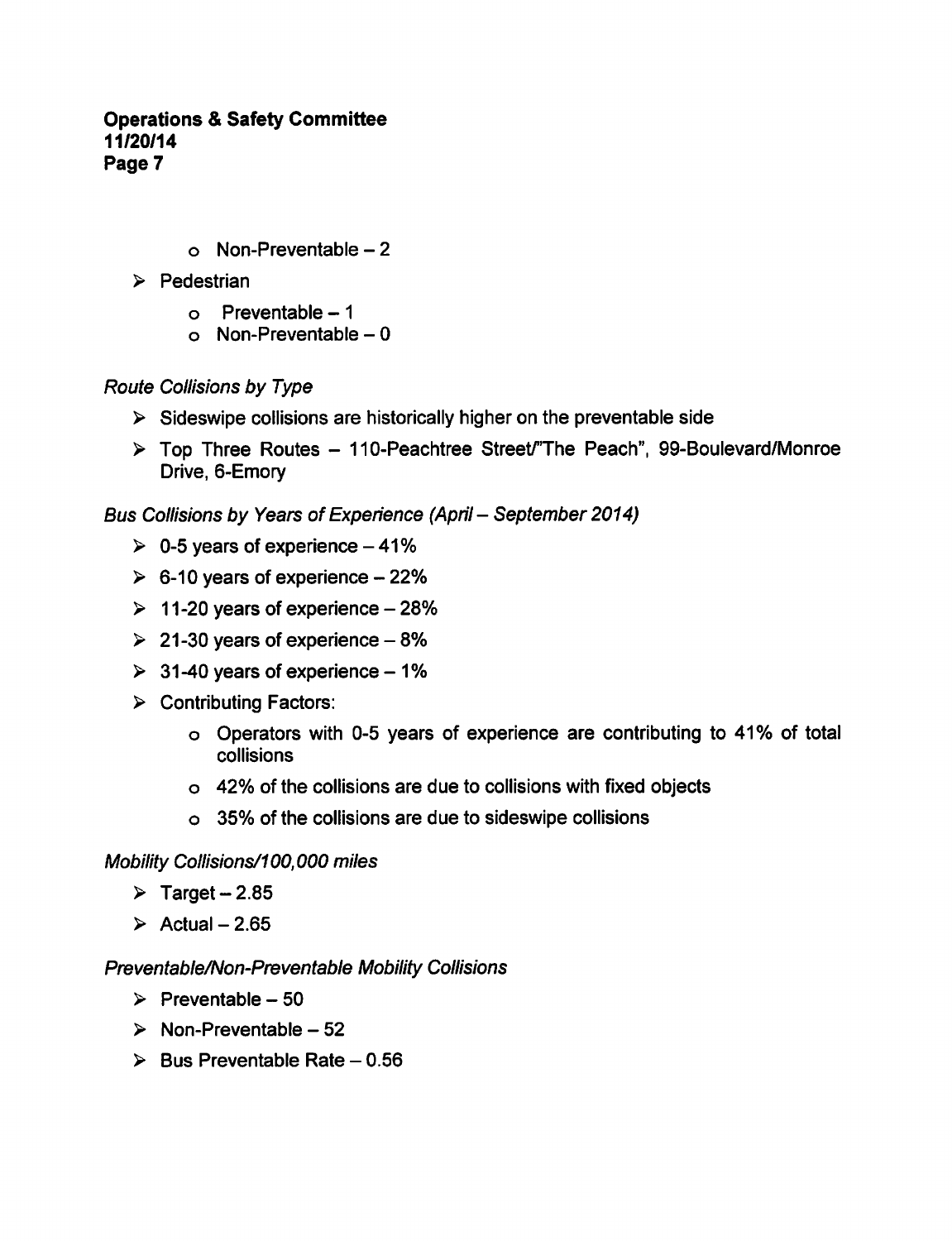#### **Operations & Safety Committee** 11/20/14 Page 8

Mobility Collisions by Type & Grade

- $\triangleright$  Auto
	- $o$  Preventable  $-0$
	- $o$  Non-Preventable  $-10$
- $\triangleright$  Fixed Object
	- $o$  Preventable  $-4$
	- o Non-Preventable  $-5$
- $\triangleright$  Pedestrian
	- $\circ$  Preventable 0
	- $o$  Non-Preventable  $-0$

Mobility Collisions by Years of Experience (April - September 2014)

- $\geq 0.5$  years of experience  $-51\%$
- $\geq 6$ -10 years of experience 28%
- $\geq 11-20$  years of experience 20%
- $\geq$  31-40 years of experience 1%
- $\triangleright$  Contributing Factors:
	- Operators with 0-5 years of experience are contributing to 51% of total collisions
	- 45% of the collisions are due to operators colliding with with fixed objects

#### **Corrective Actions & Next Steps**

- $\triangleright$  Implemented mirror stations at Laredo Garage
- $\triangleright$  Focus on reducing preventable accidents
- $\triangleright$  Perform route hazard analysis
- $\triangleright$  Implement operator retraining
- $\triangleright$  Conduct safety ride checks
- $\triangleright$  Modify new hire operator training

Mr. Buckley asked why do Routes 6, 99 and 110 have the highest amount of accidents.